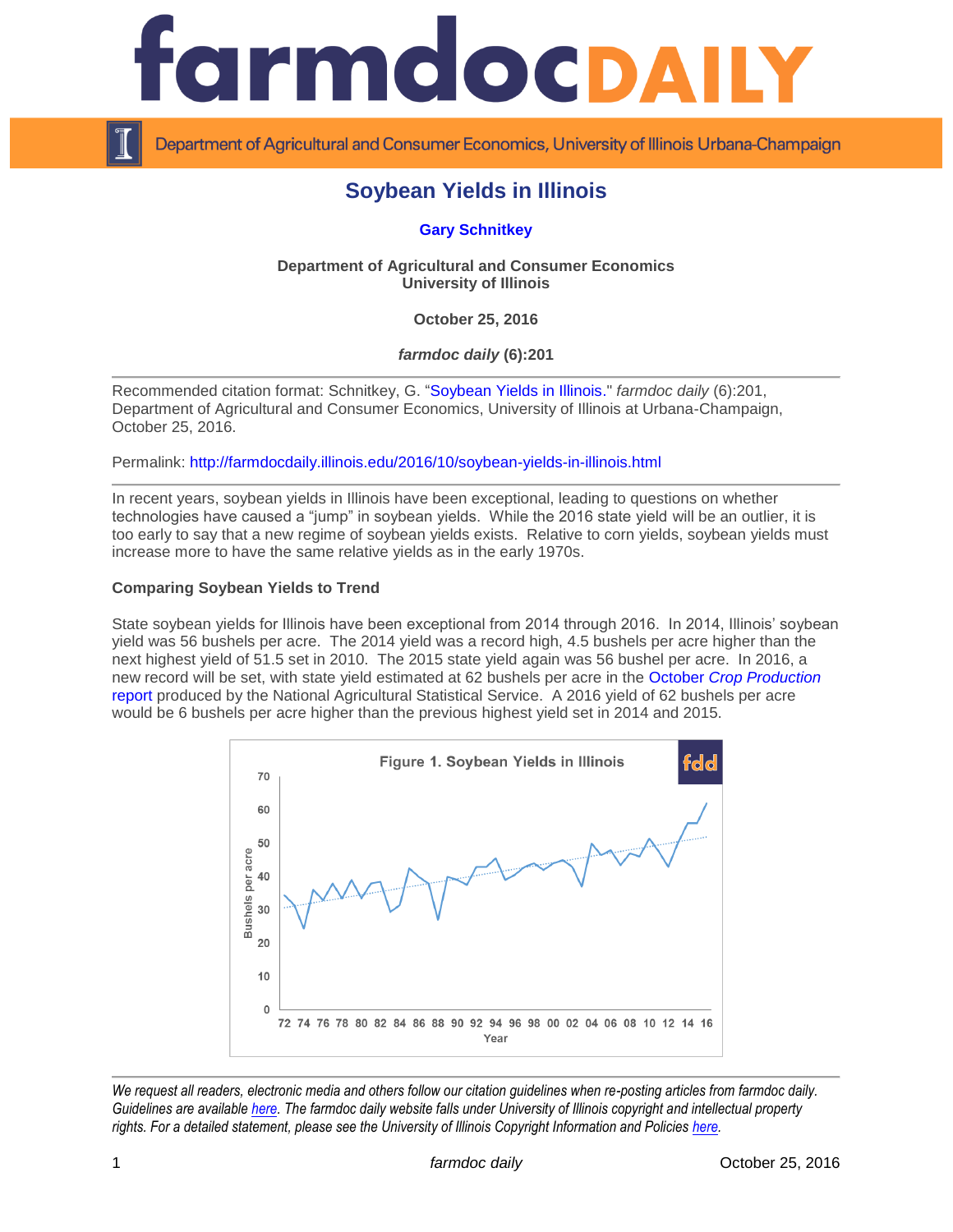Comparisons to trend further illustrate how high recent yields have been in Illinois (see Figure 1). Fitting a linear trend through soybean yields results in an increase of .48 bushels per year. The 2014 through 2016 yields are significantly above the trend: 5.1 bushels in 2013, 4.6 bushels per acre in 2015, and 10.1 bushels per acre in 2016. The 2016 yield is a statistical outlier. Only one other yield has been 10 bushels away from the 1972-2016 trend, that being in the 1988 drought year when the actual yield was 11.5 bushels below trend.

## **Why are Soybean Yields High?**

Recent high soybean yields then lead to the question of what is causing the high yields. Have growing conditions been abnormally good in the past three years, leading to the high yields? Or has technology changed such that a higher yield should be expected in the future? Perhaps genetics have improved, or farmers' use of fungicides and other inputs have been leading to higher yields.

This question – is it good weather or technology changes – is difficult to answer from just observing time series of data. Two contradictory thoughts. Recent yields have been high, and the 2016 yield is a statistical outlier, suggesting technology changes. On the other hand, historical jumps in yields or trends have rarely occurred in the last 50 years. For example, corn yields appeared to be increasing at a faster rate after 1995 than before 1995. Belief in an increasing yield trend decreased after the poorer yields of 2010, 2011, and 2012. The recent high soybean yields in recent years may simply be a signal of exceptional growing conditions.

## **Soybeans Compared to Corn Trends**

While soybeans have had exceptional yielding years recently, soybeans relatively to corn yields have not been at historically high levels. Figure 2 shows soybean yields divided by corn yields. Higher levels indicate that soybean yields are higher relative to corn. In 2016, soybeans divided by corn yield is .31, which is not above average.



Over time, soybeans-to-corn yields have been trending downwards. An expected level of soybean-tocorn yields in 1972 was .32. The .31 value in 2016 is below the expectation in 1972. The Illinois state yield for 2016 is projected at 202 bushels per acre. For a .32 soybean-to-corn yield ratio to result in 2016, soybean yield would have to be 64.6 bushels, 2.6 bushels higher than currently projected.

Soybean yields have been declining relative to corn yields because of higher trends for corn. In Illinois, corn yields have been increasing by 1.8 bushels per year compared to .48 bushels per year for soybeans. Over time, the higher increase in corn yields causes lower soybean-to-corn yields